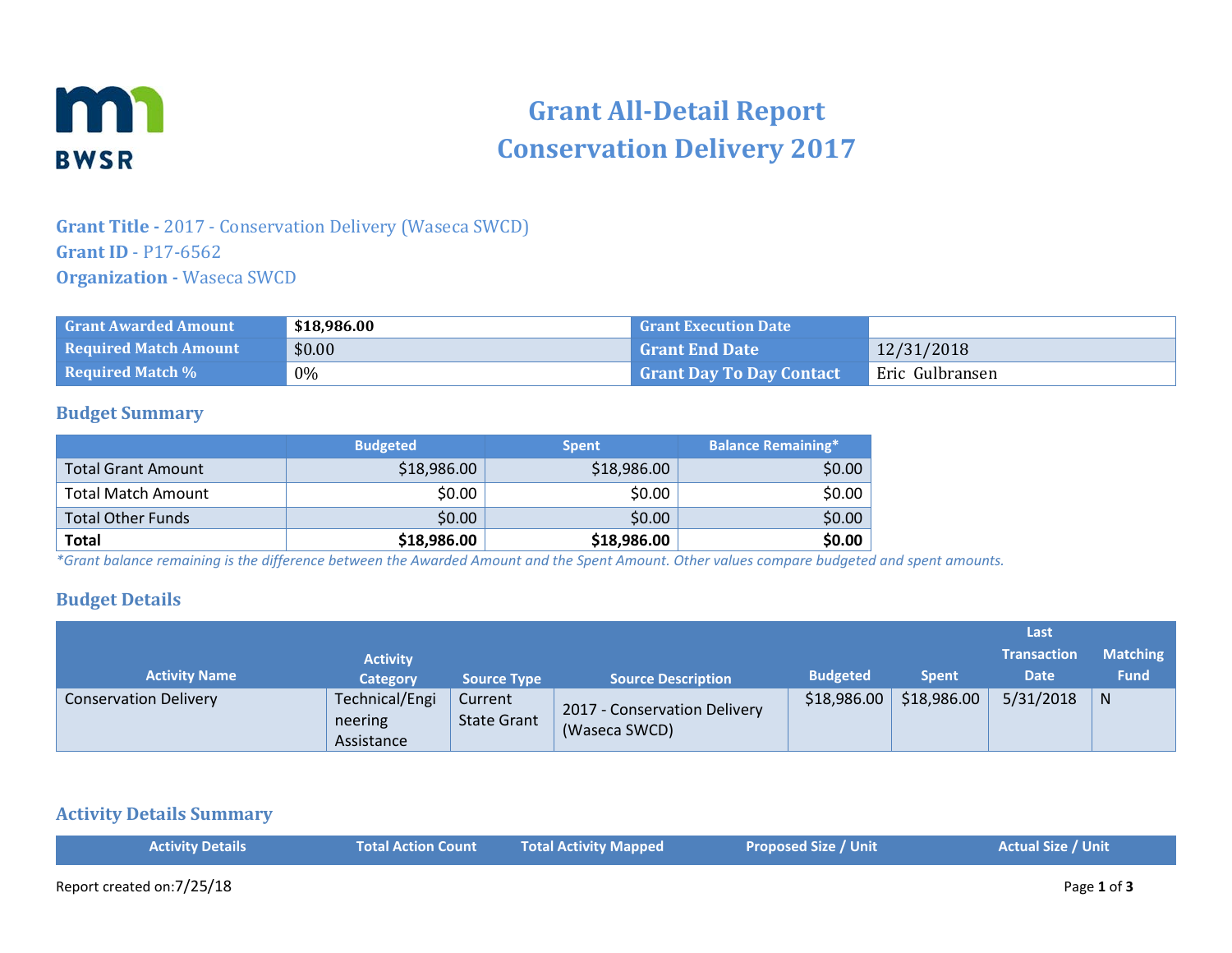## **Proposed Activity Indicators**



## **Grant Activity**

| <b>Grant Activity - Conservation Delivery</b> |                                                                                                                                                                                                                                                                                                                                                                                                                                                                                                                                                                                                                                                                                                                                                                                                                                                                                                                                                                                                                                                                                                                                                           |                 |           |  |
|-----------------------------------------------|-----------------------------------------------------------------------------------------------------------------------------------------------------------------------------------------------------------------------------------------------------------------------------------------------------------------------------------------------------------------------------------------------------------------------------------------------------------------------------------------------------------------------------------------------------------------------------------------------------------------------------------------------------------------------------------------------------------------------------------------------------------------------------------------------------------------------------------------------------------------------------------------------------------------------------------------------------------------------------------------------------------------------------------------------------------------------------------------------------------------------------------------------------------|-----------------|-----------|--|
| <b>Description</b>                            | <b>Conservation Delivery</b>                                                                                                                                                                                                                                                                                                                                                                                                                                                                                                                                                                                                                                                                                                                                                                                                                                                                                                                                                                                                                                                                                                                              |                 |           |  |
| <b>Category</b>                               | TECHNICAL/ENGINEERING ASSISTANCE                                                                                                                                                                                                                                                                                                                                                                                                                                                                                                                                                                                                                                                                                                                                                                                                                                                                                                                                                                                                                                                                                                                          |                 |           |  |
| <b>Start Date</b>                             | 24-Aug-16                                                                                                                                                                                                                                                                                                                                                                                                                                                                                                                                                                                                                                                                                                                                                                                                                                                                                                                                                                                                                                                                                                                                                 | <b>End Date</b> | 01-Jun-18 |  |
| <b>Has Rates and Hours?</b>                   | Yes                                                                                                                                                                                                                                                                                                                                                                                                                                                                                                                                                                                                                                                                                                                                                                                                                                                                                                                                                                                                                                                                                                                                                       |                 |           |  |
| <b>Actual Results</b>                         | 2018-Note: Rate Changes are due to different insurance policies and vacation time, holiday and sick time usage.<br>January 1 2018-March 31 2018 138 hours for Tyler Polster @ \$30.25=\$4174.50<br>April 1 2018 - May 31 2018 18.0396 hours for Tyler Polster @ \$31.58 = \$569.69<br>Working with landowners on effective conservation practices fitting their concerns. Examples are site visits, mapping,<br>designing and giving recommendations for waterways, terraces, and basins to aid in soil erosion.<br>2017<br>Oct 1 2017-December 31 2017 1 hr Tyler Polster @ \$32.66= \$32.66<br>April 1 2017 thru June 30 2017 27.5 hours Tyler Polster @ \$32.66 = \$898.15<br>Working with landowners on effective conservation practices fitting their concerns. Examples are site visits, mapping,<br>designing and giving recommendations for waterways, terraces, and basins to aid in soil erosion.<br>2016<br>September 1 2016 thru September 30 2016 101 hours @\$31.32 Tyler Polster = \$3163.32<br>October 1 2016 thru December 30 2016 324 Hours @ \$31.32 Tyler Polster = \$10147.68<br>Working with Land owners on conservation practices. |                 |           |  |